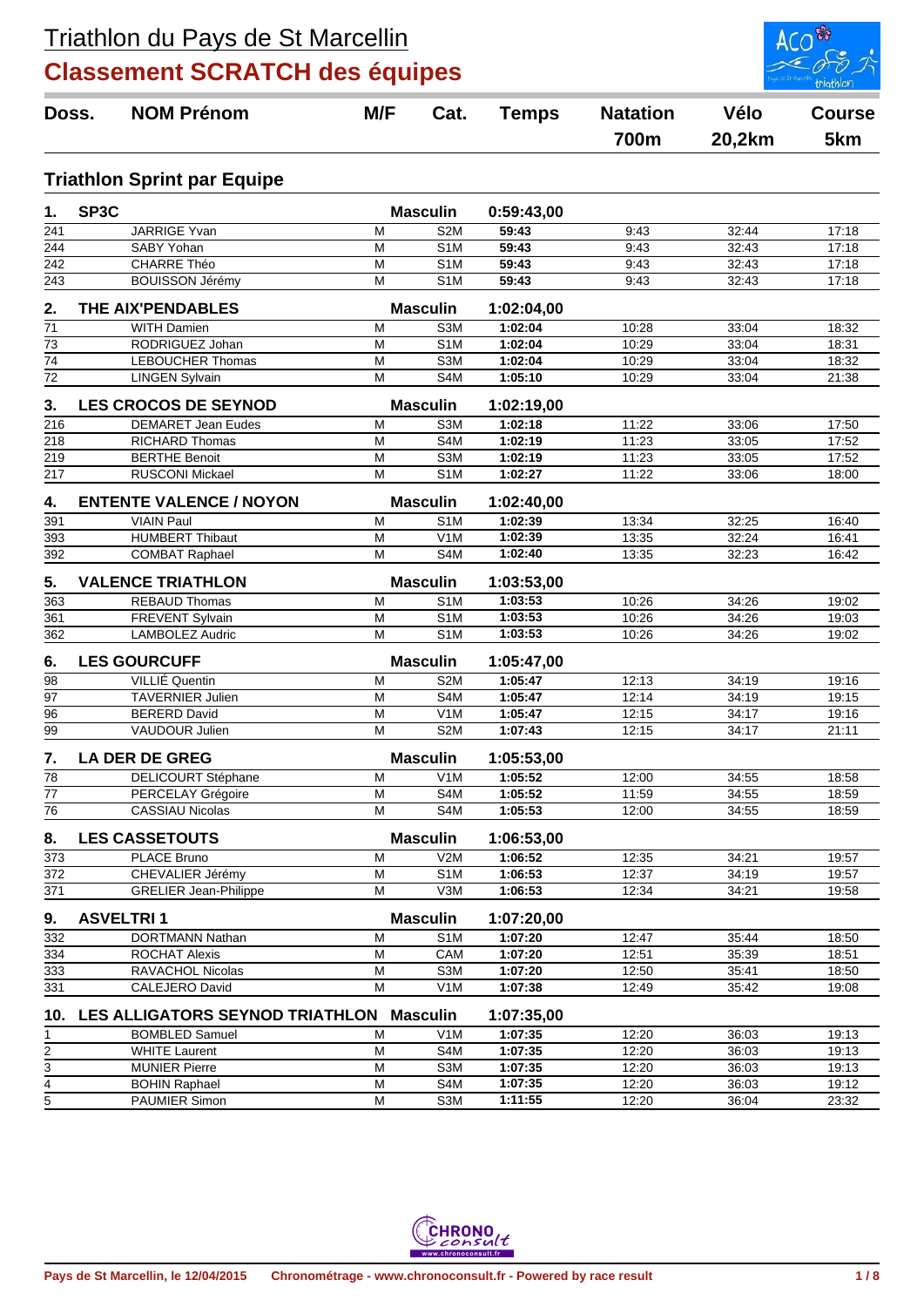

| Doss.            | <b>NOM Prénom</b>             | M/F          | Cat.             | <b>Temps</b> | <b>Natation</b> | Vélo   | <b>Course</b> |
|------------------|-------------------------------|--------------|------------------|--------------|-----------------|--------|---------------|
|                  |                               |              |                  |              | 700m            | 20,2km | 5km           |
| 11.              | <b>MONTÉLIMAR TRIATHLON 6</b> |              | <b>Masculin</b>  | 1:07:37,00   |                 |        |               |
| 196              | <b>JULIEN Olivier</b>         | м            | V2M              | 1:07:37      | 12:27           | 35:32  | 19:38         |
| 198              | <b>SICARD Alexis</b>          | М            | S <sub>2</sub> M | 1:07:37      | 12:12           | 35:47  | 19:39         |
| 200              | <b>ALLIBERT Maxime</b>        | M            | S <sub>2</sub> M | 1:07:37      | 12:26           | 35:34  | 19:39         |
| 199              | <b>BOURSE Vivian</b>          | M            | S <sub>2</sub> M | 1:09:25      | 12:27           | 35:32  | 21:27         |
| 197              | <b>COQUIERE Emilien</b>       | M            | S <sub>3</sub> M | 1:09:29      | 12:27           | 35:33  | 21:30         |
| 12.              | <b>ACO TRIATHLON</b>          |              | <b>Masculin</b>  | 1:08:12,00   |                 |        |               |
| 405              | <b>BECQUE Florent</b>         | M            | S <sub>1</sub> M | 1:08:12      | 12:20           | 35:20  | 20:33         |
| 404              | <b>KURTZROCK Nicolas</b>      | М            | V <sub>1</sub> M | 1:08:12      | 12:14           | 35:26  | 20:33         |
| 402              | <b>RODET Julien</b>           | Μ            | S4M              | 1:08:12      | 12:21           | 35:19  | 20:33         |
| 403              | <b>RAISON Julien</b>          | M            | S <sub>2</sub> M | 1:10:03      | 12:16           | 35:25  | 22:24         |
| 13.              | TAB <sub>2</sub>              |              | <b>Masculin</b>  | 1:08:14,00   |                 |        |               |
| 133              | <b>CLEMENT Thibault</b>       | M            | S <sub>3</sub> M | 1:08:13      | 13:05           | 35:54  | 19:15         |
| 131              | NICOD Cyril                   | M            | S <sub>2</sub> M | 1:08:14      | 13:04           | 35:55  | 19:16         |
| 132              | <b>PERROT Quentin</b>         | M            | S <sub>3</sub> M | 1:08:14      | 13:05           | 35:54  | 19:16         |
| 14.              | <b>ASMSE JEUNES</b>           |              | <b>Masculin</b>  | 1:09:01,00   |                 |        |               |
| 160              | <b>REYMOND Yann</b>           | M            | <b>JUM</b>       | 1:09:01      | 10:56           | 36:02  | 22:04         |
| 159              | <b>DENIZOT Valentin</b>       | М            | <b>JUM</b>       | 1:09:01      | 10:55           | 36:02  | 22:04         |
| 156              | RAIA Ugo                      | M            | <b>JUM</b>       | 1:09:01      | 10:55           | 36:02  | 22:04         |
| 158              | AVIAS BRUSTEL Théo            | M            | <b>JUM</b>       | 1:10:45      | 10:57           | 36:01  | 23:48         |
| 157              | <b>FARINET Romain</b>         | M            | CAM              | 1:10:45      | 10:56           | 36:02  | 23:49         |
| 15.              | <b>FONTANIL TRIATHLON</b>     |              | <b>Masculin</b>  | 1:09:23,00   |                 |        |               |
| 86               | <b>BOUCHET Gérald</b>         | M            | S <sub>4</sub> M | 1:09:22      | 12:51           | 36:24  | 20:08         |
| $\overline{88}$  | <b>EMERY Sébastien</b>        | М            | V <sub>1</sub> M | 1:09:22      | 12:51           | 36:25  | 20:08         |
| $\overline{87}$  | <b>BRUYÈRE Rémy</b>           | M            | V2M              | 1:09:23      | 12:52           | 36:23  | 20:09         |
| $\overline{89}$  | PELLISSIER Rémi               | M            | S4M              | 1:09:45      | 12:52           | 36:23  | 20:32         |
| 16.              | <b>LES TRICASTINS</b>         |              | <b>Masculin</b>  | 1:09:25,00   |                 |        |               |
| 322              | <b>GRELIER Mathis</b>         | M            | CAM              | 1:09:25      | 10:59           | 38:05  | 20:23         |
| 323              | <b>VALENTIN Paul</b>          | M            | CAM              | 1:09:25      | 10:59           | 38:04  | 20:22         |
| 321              | <b>CAMPENET Maxime</b>        | M            | CAM              | 1:09:25      | 10:59           | 38:04  | 20:23         |
| 17.              | <b>GGTRI EQUIPE 1</b>         |              | <b>Masculin</b>  | 1:09:38,00   |                 |        |               |
| 129              | PERIN Morgan                  | М            | S <sub>2</sub> M | 1:09:38      | 13:06           | 36:06  | 20:27         |
| 128              | REVILLARD Ghislain            | M            | S4M              | 1:09:38      | 12:59           | 36:13  | 20:27         |
| 127              | <b>RIQUELME Olivier</b>       | М            | S3M              | 1:09:38      | 13:07           | 36:05  | 20:27         |
| 18.              | <b>LES RAPIDES DU BBT</b>     |              | <b>Masculin</b>  | 1:10:24,00   |                 |        |               |
| 259              | VIAL Jerome                   | M            | V2M              | 1:10:23      | 12:38           | 37:18  | 20:29         |
| 257              | <b>RENOU Nicolas</b>          | Μ            | S3M              | 1:10:24      | 12:39           | 37:14  | 20:32         |
| $\overline{256}$ | <b>DUBOIS Arnaud</b>          | M            | S4M              | 1:10:24      | 12:39           | 37:19  | 20:27         |
| 258              | <b>GAUTIER Jerome</b>         | M            | V <sub>1</sub> M | 1:14:07      | 12:39           | 37:22  | 24:07         |
| 19.              | <b>LA MUGA'SVEL</b>           | <b>Mixte</b> |                  | 1:10:51,00   |                 |        |               |
| 379              | <b>TESSIER Regis</b>          | M            | V2M              | 1:10:51      | 13:14           | 37:10  | 20:28         |
| $\overline{377}$ | <b>MANCINI Maurizio</b>       | M            | V2M              | 1:10:51      | 13:14           | 37:09  | 20:29         |
| 376              | <b>MARTINERIE Fanny</b>       | F            | V2F              | 1:10:51      | 13:14           | 37:10  | 20:29         |
| 378              | <b>LAGER Raphael</b>          | M            | V <sub>1</sub> M | 1:11:22      | 13:15           | 37:09  | 20:59         |
| 20.              | <b>OULLINS YOUNG BOYS</b>     |              | <b>Masculin</b>  | 1:11:12,00   |                 |        |               |
| 36               | <b>ENCHERY François</b>       | M            | S <sub>2</sub> M | 1:11:11      | 14:04           | 37:06  | 20:02         |
| $\overline{37}$  | POMMIES Stéphane              | М            | V1M              | 1:11:12      | 14:05           | 37:06  | 20:02         |
| 39               | <b>LAGNIET Bruno</b>          | M            | S4M              | 1:11:12      | 14:04           | 37:07  | 20:02         |
| 38               | PECQUET Matthieu              | M            | S3M              | 1:11:14      | 14:07           | 37:04  | 20:04         |
|                  |                               |              |                  |              |                 |        |               |

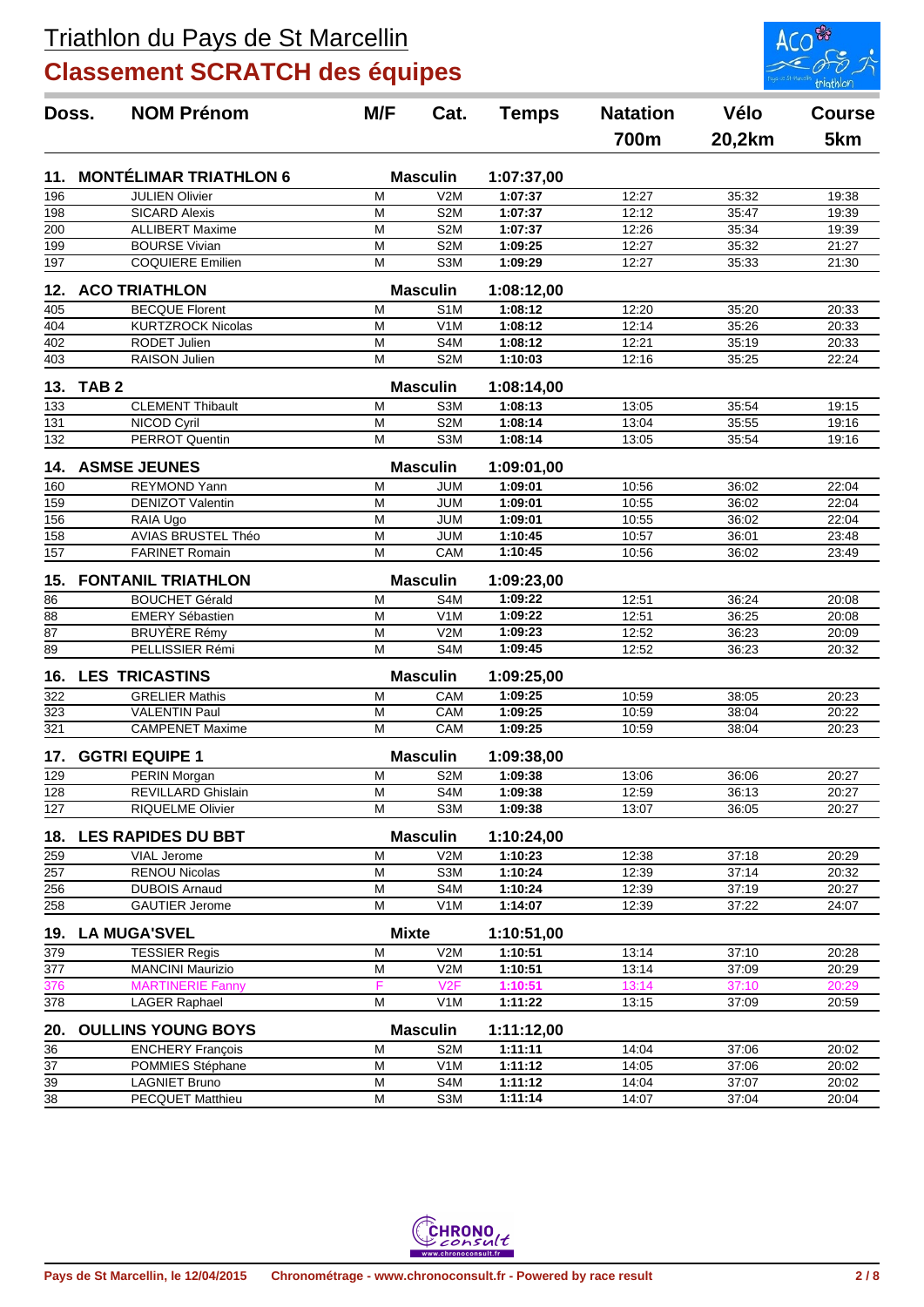

|                                    | <b>NOM Prénom</b><br>Doss.                        | M/F<br>Cat.  | <b>Temps</b>            | <b>Natation</b>       | Vélo           | <b>Course</b>  |                |
|------------------------------------|---------------------------------------------------|--------------|-------------------------|-----------------------|----------------|----------------|----------------|
|                                    |                                                   |              |                         |                       | 700m           | 20,2km         | 5km            |
| 21.                                | LES BRONZÉS FONT DU TRI                           | <b>Mixte</b> |                         | 1:11:28,00            |                |                |                |
| 369                                | <b>GOUVIAUX Laurent</b>                           | M            | V2M                     | 1:11:28               | 12:55          | 37:11          | 21:22          |
| 366                                | <b>VIGUIER Caroline</b>                           | F            | V1F                     | 1:11:28               | 12:58          | 37:11          | 21:20          |
| 368                                | <b>ANTOINE Jean Christophe</b>                    | M            | V2M                     | 1:11:28               | 12:55          | 37:13          | 21:20          |
| 367                                | <b>VIDAL Laurent</b>                              | M            | V <sub>1</sub> M        | 1:11:48               | 12:57          | 37:11          | 21:42          |
| 370                                | <b>GOUVIAUX Dominique</b>                         | M            | V2M                     | 1:11:49               | 12:56          | 37:13          | 21:41          |
| 22.                                | <b>LES 3D</b>                                     |              | <b>Masculin</b>         | 1:11:34,00            |                |                |                |
| 326                                | <b>DELIERE Dominique</b>                          | M            | S4M                     | 1:11:33               | 14:50          | 37:06          | 19:38          |
| $\overline{327}$                   | <b>DIDIER Damien</b>                              | M            | V <sub>1</sub> M        | 1:11:34               | 14:41          | 37:14          | 19:40          |
| 328                                | <b>DECOTTIGNIES Nicolas</b>                       | M            | S3M                     | 1:11:34               | 14:51          | 37:06          | 19:38          |
| 23.                                | <b>LES KIKIKOUR</b>                               |              | <b>Masculin</b>         | 1:12:27,00            |                |                |                |
| 118                                | <b>VONARX Fabrice</b>                             | M            | S4M                     | 1:12:25               | 12:39          | 38:24          | 21:24          |
| 119                                | GUILLOU Yann                                      | M            | S3M                     | 1:12:25               | 12:26          | 38:36          | 21:24          |
| $\overline{117}$                   | <b>BOUTANT Jerome</b>                             | M            | S <sub>4</sub> M        | 1:12:27               | 12:41          | 38:23          | 21:24          |
| $\overline{120}$                   | LE ROUX MALLOUF Thibault                          | M            | S <sub>1</sub> M        | 1:12:51               | 12:35          | 38:28          | 21:49          |
| $\overline{116}$                   | <b>GALLAY Sylvain</b>                             | M            | S3M                     | 1:13:28               | 12:40          | 38:17          | 22:33          |
| 24.                                | <b>ECHIROLLES</b>                                 | <b>Mixte</b> |                         | 1:12:34,00            |                |                |                |
| 221                                | <b>LECOUTY Maïté</b>                              | F            | S <sub>2F</sub>         | 1:12:32               | 15:08          | 37:01          | 20:24          |
| 225                                | <b>MICHALLET Alain</b>                            | M            | V <sub>1</sub> M        | 1:12:33               | 15:19          | 36:51          | 20:25          |
| 222                                | ROSSET Pierre-Yves                                | M            | V2M                     | 1:12:34               | 15:12          | 36:57          | 20:26          |
| 25.                                | <b>FONTANIL TRIATHLON 4</b>                       | <b>Mixte</b> |                         | 1:12:39,00            |                |                |                |
| 233                                | <b>ZANA Franck</b>                                | M            | V <sub>1</sub> M        | 1:12:39               | 14:21          | 37:17          | 21:02          |
| 234                                | <b>MACHEBOEUF Pauline</b>                         | F            | S <sub>4</sub> F        | 1:12:39               | 14:23          | 37:15          | 21:01          |
| 231                                | <b>GAUTHIER Eric</b>                              | M            | V2M                     | 1:12:39               | 14:22          | 37:17          | 21:02          |
| 232                                | <b>MIENVILLE Nicolas</b>                          | M            | S4M                     | 1:12:39               | 14:22          | 37:17          | 21:01          |
| 26.                                | <b>LES 3 MARIOLES</b>                             |              | <b>Masculin</b>         | 1:13:04,00            |                |                |                |
| 46                                 | <b>MOULIN Yannick</b>                             | M            | S3M                     | 1:13:04               | 12:39          | 39:26          | 21:00          |
| 47                                 | DI SPERANDIO Romain                               | M            | S <sub>2</sub> M        | 1:13:04               | 12:41          | 39:26          | 20:59          |
| $\overline{48}$                    | POYET Mathieu                                     | M            | S <sub>3</sub> M        | 1:13:04               | 12:39          | 39:26          | 20:59          |
| 27.                                | <b>MONTÉLIMAR TRIATHLON 7</b>                     |              | <b>Masculin</b>         | 1:13:08,00            |                |                |                |
| 236                                | <b>JAYME Thierry</b>                              | M            | V <sub>1</sub> M        | 1:13:08               | 14:16          | 38:03          | 20:50          |
| 238                                | <b>CHAPON Gérard</b>                              | M            | V3M                     | 1:13:08               | 14:16          | 38:04          | 20:49          |
| 239                                | OTT David                                         | M            | S4M                     | 1:13:08               | 14:14          | 38:05          | 20:50          |
| 237                                | MACIA Frédéric                                    | M            | V <sub>1</sub> M        | 1:13:08               | 14:16          | 38:02          | 20:50          |
| 28.                                | <b>OULLINS OLD MEN</b>                            |              | Vétéran                 | 1:14:17,00            |                |                |                |
| 17                                 | <b>NICOD Vincent</b>                              | M            | V <sub>1</sub> M        | 1:14:17               | 15:09          | 38:27          | 20:42          |
| 19                                 | <b>BARREAU Stéphane</b>                           | M            | V2M                     | 1:14:17               | 15:14          | 38:25          | 20:39          |
| $\overline{18}$<br>$\overline{16}$ | <b>TAREL Laurent</b><br>MONMOUSSEAU Philippe      | M<br>M       | V <sub>1</sub> M<br>V3M | 1:14:17<br>1:16:43    | 15:08<br>15:18 | 38:26<br>38:21 | 20:43<br>23:05 |
|                                    |                                                   |              |                         |                       |                |                |                |
| 29.<br>203                         | TVSV LES HOMMES DU PRÉSIDENT<br><b>DUDU Bruno</b> | M            | <b>Masculin</b><br>V2M  | 1:14:24,00<br>1:14:24 | 15:26          | 37:50          | 21:09          |
| 204                                | LAURENDON Aurélien                                | M            | S3M                     | 1:14:24               | 15:24          | 38:17          | 20:43          |
| 202                                | <b>MAZET Franck</b>                               | M            | V2M                     | 1:14:24               | 15:24          | 38:17          | 20:43          |
| 205                                | <b>SOLIGNAC Gregory</b>                           | M            | S4M                     | 1:15:28               | 15:25          | 38:17          | 21:47          |
| 30.                                | <b>LES GONES DU BBT</b>                           |              | <b>Masculin</b>         | 1:15:34,00            |                |                |                |
| 184                                | <b>GRANDY Clement</b>                             | M            | CAM                     | 1:15:34               | 14:20          | 38:52          | 22:23          |
| 185                                | <b>RAVIER Maxime</b>                              | M            | CAM                     | 1:15:34               | 14:19          | 38:53          | 22:23          |
| 183                                | <b>FOUCRIER Sullivan</b>                          | M            | <b>JUM</b>              | 1:15:34               | 14:21          | 38:51          | 22:23          |
| 31.                                | <b>FONTANIL TRIATHLON 2</b>                       |              | <b>Masculin</b>         | 1:16:13,00            |                |                |                |
| 212                                | MALJOURNAL Lionel                                 | M            | V <sub>1</sub> M        | 1:16:11               | 14:39          | 38:15          | 23:18          |
| 214                                | DI PENDINA Gregory                                | M            | S4M                     | 1:16:13               | 14:40          | 38:14          | 23:19          |
| 211                                | <b>MONTPIED Lionnel</b>                           | M            | V2M                     | 1:16:13               | 14:40          | 38:14          | 23:19          |
| 213                                | COZ Erwan                                         | M            | S <sub>2</sub> M        | 1:26:44               | 14:41          | 38:14          | 33:49          |

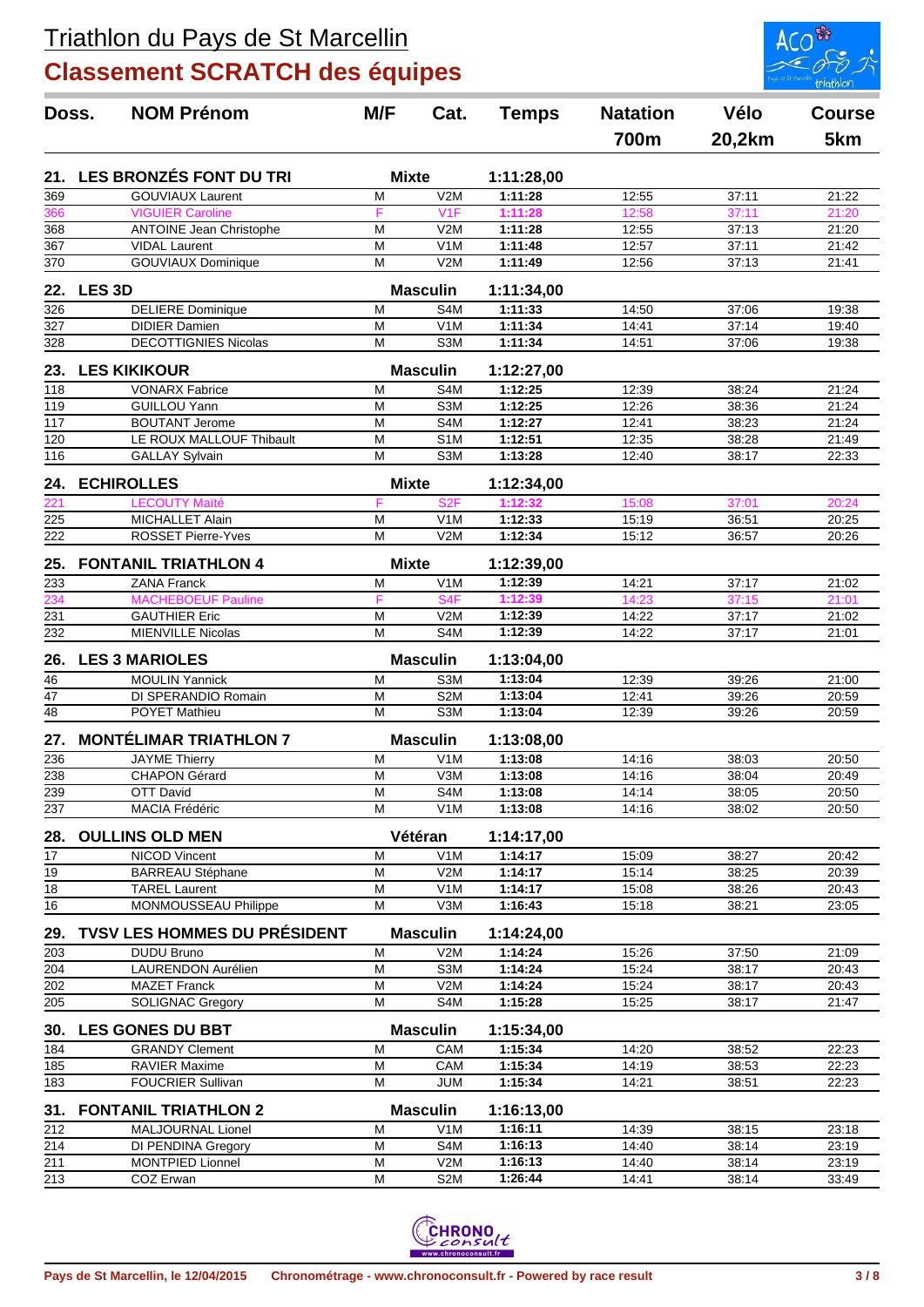

| Doss.                          | <b>NOM Prénom</b>                              | M/F<br>Cat.    | <b>Temps</b>            | <b>Natation</b>    | Vélo           | <b>Course</b>  |                |
|--------------------------------|------------------------------------------------|----------------|-------------------------|--------------------|----------------|----------------|----------------|
|                                |                                                |                |                         |                    | 700m           | 20,2km         | 5km            |
| 32.                            | <b>MONTÉLIMAR TRIATHLON 8</b>                  |                | <b>Masculin</b>         | 1:16:22,00         |                |                |                |
| 285                            | <b>WINCKEL Constant</b>                        | M              | S <sub>2</sub> M        | 1:16:21            | 14:08          | 39:50          | 22:24          |
| 282                            | <b>VASSAL Pierre</b>                           | M              | S <sub>4</sub> M        | 1:16:21            | 14:36          | 39:21          | 22:25          |
| 281                            | THERY Jérôme                                   | M              | V <sub>1</sub> M        | 1:16:22            | 14:30          | 39:28          | 22:25          |
| 283                            | <b>HOUDART Alexis</b>                          | M              | S <sub>2</sub> M        | 1:16:25            | 14:09          | 39:47          | 22:30          |
| 284                            | <b>GOETZ Michel</b>                            | M              | S3M                     | 1:16:25            | 14:35          | 39:30          | 22:21          |
| 33.                            | <b>LES VILAINS HOBBITS JOUFFLUS</b>            |                | <b>Masculin</b>         | 1:16:46,00         |                |                |                |
| 109                            | <b>PHILIPPE Guillaume</b>                      | M              | S <sub>3</sub> M        | 1:16:44            | 15:37          | 37:44          | 23:24          |
| 107                            | <b>CHRISTIN Nicolas</b>                        | M              | S <sub>4</sub> M        | 1:16:45            | 15:37          | 37:43          | 23:26          |
| 108                            | <b>DEYRES Thierry</b>                          | M              | S <sub>4</sub> M        | 1:16:46            | 15:36          | 37:46          | 23:25          |
| 106                            | <b>ROSSI David</b>                             | M              | V2M                     | 1:16:46            | 15:38          | 37:45          | 23:24          |
| 34.                            | <b>KIKOSE</b>                                  |                | <b>Masculin</b>         | 1:17:09,00         |                |                |                |
| 148                            | PELLOUX GERVAIS Christophe                     | M              | V1M                     | 1:17:09            | 14:38          | 38:05          | 24:28          |
| 146                            | <b>DELAVIS Sebastien</b>                       | M              | S <sub>4</sub> M        | 1:17:09            | 14:38          | 38:04          | 24:27          |
| 147                            | <b>PELLOUX GERVAIS Franck</b>                  | M              | S <sub>4</sub> M        | 1:17:09            | 14:37          | 38:05          | 24:28          |
| 35.                            | ALLIGATORS INTER GÉNÉRATION                    |                | <b>Masculin</b>         | 1:17:49,00         |                |                |                |
| $\overline{31}$                | FONTVIEILLE Jean-Max                           | M              | V <sub>1</sub> M        | 1:17:49            | 16:39          | 38:57          | 22:15          |
| $\overline{33}$                | <b>BERCHET Séraphin</b>                        | M              | <b>JUM</b>              | 1:17:49            | 16:39          | 38:56          | 22:15          |
| $\overline{32}$                | <b>BERCHET François</b>                        | M              | V <sub>1</sub> M        | 1:17:49            | 16:38          | 38:58          | 22:15          |
| 36.                            | <b>LES CROCOS GIRLS</b>                        |                | Féminin                 | 1:18:55,00         |                |                |                |
| 30                             | <b>JUILLET Aurore</b>                          | F              | S <sub>1</sub> F        | 1:18:55            | 15:56          | 40:32          | 22:27          |
| 26                             | <b>DEMARET Maureen</b>                         | F              | S3F                     | 1:18:55            | 16:02          | 40:27          | 22:27          |
| $\frac{1}{29}$ $\frac{29}{28}$ | MOUGENEL CHANTEREAU Chloe                      | F              | S <sub>2</sub> F        | 1:18:55            | 15:59          | 40:30          | 22:27          |
|                                | <b>MALARD Nathalie</b>                         | F              | V2F                     | 1:18:55            | 16:00          | 40:29          | 22:26          |
| $\overline{27}$                | <b>RINALDO Jennifer</b>                        | F              | S <sub>3F</sub>         | 1:18:56            | 16:01          | 40:28          | 22:27          |
| 37.                            | <b>LES ALLIGATORS SEYNOD-II</b>                | <b>Mixte</b>   |                         | 1:19:04,00         |                |                |                |
| 14                             | <b>BOVET Laure</b>                             | F              | S <sub>2F</sub>         | 1:19:03            | 14:07          | 41:55          | 23:02          |
| 15                             | <b>CADILHAC Laurent</b>                        | M              | V2M                     | 1:19:03            | 14:07          | 41:55          | 23:02          |
| $\overline{13}$                | SQUIVÉE Frédéric                               | M              | V <sub>2</sub> M        | 1:19:04            | 14:06          | 41:55          | 23:03          |
| $\overline{11}$                | <b>BRUNET Georges</b>                          | M              | V <sub>1</sub> M        | 1:19:12            | 14:05          | 41:58          | 23:10          |
| 12                             | <b>MICHEL Laetitia</b>                         | F              | S <sub>2F</sub>         | 1:19:12            | 14:05          | 41:57          | 23:11          |
| 38.                            | "COOL" AND THE GANG                            | <b>Mixte</b>   |                         | 1:19:15,00         |                |                |                |
| 301                            | PORTE Loid                                     | M              | S2M                     | 1:19:14            | 13:51          | 42:15          | 23:08          |
| 302                            | <b>SELLIER David</b>                           | M              | S <sub>2</sub> M        | 1:19:15            | 13:51          | 42:16          | 23:09          |
| 303                            | <b>MOURIER Magali</b>                          | F              | S <sub>3F</sub>         | 1:19:15            | 13:53          | 42:14          | 23:09          |
| 39.                            | <b>MONTÉLIMAR TRIATHLON 5</b>                  |                | <b>Masculin</b>         | 1:19:46,00         |                |                |                |
| 268                            | PALIX Jean-Marc                                | M              | V3M                     | 1:19:46            | 15:20          | 40:26          | 24:01          |
| 267<br>269                     | DIDIER Jérôme                                  | M<br>M         | V <sub>1</sub> M<br>V3M | 1:19:46            | 15:11<br>15:23 | 40:35<br>40:22 | 24:02          |
| 270                            | <b>DUCHAMP Pierre</b><br><b>PERRIN Ludovic</b> | M              | V <sub>1</sub> M        | 1:19:46<br>1:19:46 | 15:22          | 40:24          | 24:01<br>24:01 |
| 266                            | <b>AVET Michel</b>                             | M              | V <sub>1</sub> M        | 1:19:46            | 15:22          | 40:23          | 24:02          |
| 40.                            | <b>ASMSE MOINS JEUNES</b>                      |                | <b>Masculin</b>         | 1:20:02,00         |                |                |                |
| 171                            | <b>GACHON Yves</b>                             | M              | V <sub>1</sub> M        | 1:20:01            | 17:52          | 39:28          | 22:42          |
| 175                            | PRIETO Robin                                   | M              | JUM                     | 1:20:01            | 17:49          | 39:31          | 22:42          |
| $\overline{173}$               | <b>FARINET Laurent</b>                         | M              | V <sub>2</sub> M        | 1:20:02            | 17:50          | 39:30          | 22:42          |
| $\frac{1}{172}$                | <b>BERLIER Pierre</b>                          | M              | V5M                     | 1:20:02            | 17:51          | 39:29          | 22:43          |
| 174                            | RAVACHOL Eric                                  | M              | V <sub>2</sub> M        | 1:20:02            | 17:48          | 39:31          | 22:44          |
| 41.                            | <b>TROLL TEAM TRIATHLON</b>                    |                | <b>Masculin</b>         | 1:20:05,00         |                |                |                |
| 155                            | <b>BLANCHETON Theaud</b>                       | M              | <b>JUM</b>              | 1:20:05            | 14:47          | 40:38          | 24:41          |
| 152                            | <b>FALGERE Philippe</b>                        | M              | V2M                     | 1:20:05            | 14:46          | 40:40          | 24:41          |
| 154                            | <b>SOUDAN Nicolas</b>                          | M              | S4M                     | 1:20:05            | 14:48          | 40:37          | 24:41          |
| 151                            | TERRANOVA Stephane                             | M              | V <sub>1</sub> M        | 1:20:05            | 14:46          | 40:38          | 24:42          |
| 153                            | <b>GARNIER Raphael</b>                         | $\overline{M}$ | V <sub>1</sub> M        | 1:20:05            | 14:48          | 40:38          | 24:41          |
|                                |                                                |                |                         |                    |                |                |                |

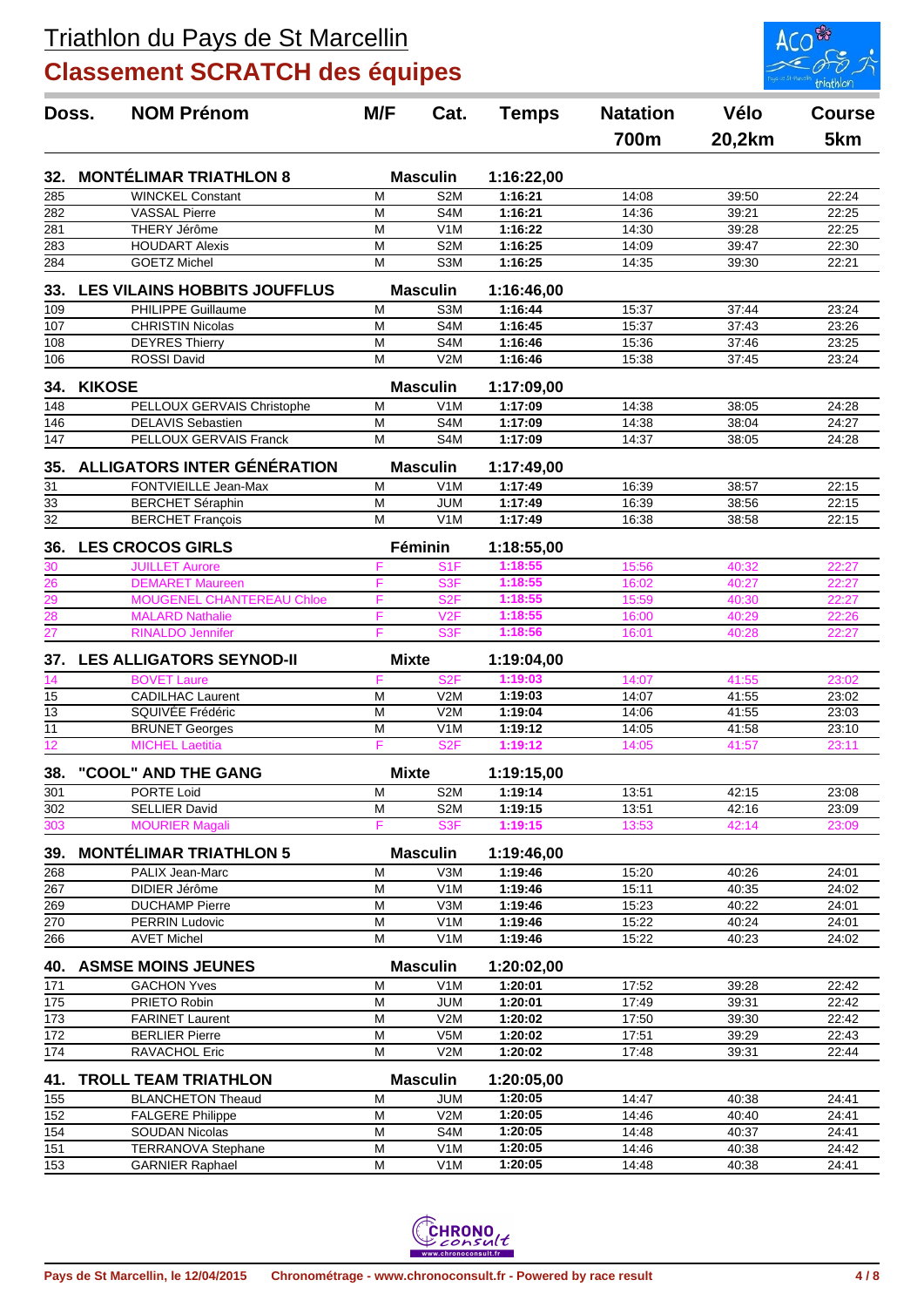

| Doss.            | <b>NOM Prénom</b>                                       | M/F          | Cat.                                 | <b>Temps</b>          | <b>Natation</b> | Vélo           | <b>Course</b>  |
|------------------|---------------------------------------------------------|--------------|--------------------------------------|-----------------------|-----------------|----------------|----------------|
|                  |                                                         |              |                                      |                       | 700m            | 20,2km         | 5km            |
| 42.              | <b>TRP LES NOUVEAUX</b>                                 |              | <b>Masculin</b>                      | 1:20:07,00            |                 |                |                |
| 168              | DAYOT Jeremy                                            | M            | S3M                                  | 1:20:07               | 16:05           | 42:24          | 21:39          |
| 167              | <b>BOURSERONT Francois</b>                              | M            | V2M                                  | 1:20:07               | 16:06           | 42:24          | 21:39          |
| 169              | <b>DESSENE Arnaud</b>                                   | M            | V <sub>1</sub> M                     | 1:20:07               | 16:04           | 42:24          | 21:40          |
| $\overline{170}$ | <b>LEFETZ Gerald</b>                                    | M            | V2M                                  | 1:20:08               | 15:40           | 42:48          | 21:40          |
| 166              | MAILLARD Sébastien                                      | M            | V <sub>1</sub> M                     | 1:20:08               | 16:04           | 42:25          | 21:39          |
| 43.              | TAB <sub>3</sub>                                        | <b>Mixte</b> |                                      | 1:20:27,00            |                 |                |                |
| 64               | <b>BESSON Florian</b>                                   | M            | S <sub>3</sub> M                     | 1:20:26               | 14:06           | 42:09          | 24:12          |
| 63               | <b>MONTILLET</b> Emmanuelle                             | F            | S <sub>3F</sub>                      | 1:20:27               | 14:06           | 42:10          | 24:12          |
| 65               | <b>VERNE</b> Romain                                     | M            | S4M                                  | 1:20:27               | 14:06           | 42:10          | 24:12          |
| $\overline{62}$  | <b>FERRANDEZ Vincent</b>                                | M            | S <sub>3</sub> M                     | 1:20:27               | 14:05           | 42:10          | 24:13          |
| 61               | <b>HENNEBO Sebastien</b>                                | M            | V2M                                  | 1:20:27               | 14:07           | 41:51          | 24:29          |
| 44.              | <b>C'EST MOIRANS CA!</b>                                |              | <b>Masculin</b>                      | 1:21:25,00            |                 |                |                |
| 122              | FAVRE-VÉRAND Thierry                                    | M            | V2M                                  | 1:21:25               | 17:26           | 42:57          | 21:02          |
| 121              | <b>ANTOINE Raphaël</b>                                  | M            | V2M                                  | 1:21:25               | 17:26           | 42:58          | 21:02          |
| 123              | VALLAT Jérémie                                          | M            | S4M                                  | 1:21:25               | 17:28           | 42:57          | 21:02          |
| 45.              | <b>GGTRI EQUIPE 2</b>                                   |              | <b>Masculin</b>                      | 1:22:06,00            |                 |                |                |
| 142              | <b>PERIN Corentin</b>                                   | M            | S <sub>1</sub> M                     | 1:22:05               | 14:52           | 40:55          | 26:19          |
| 143              | <b>OUIZMAN Gael</b>                                     | M            | S <sub>2</sub> M                     | 1:22:05               | 14:52           | 40:56          | 26:19          |
| 144              | FLEURY Stéphane                                         | M            | V2M                                  | 1:22:06               | 14:53           | 40:55          | 26:18          |
| 141              | <b>MOULLARD Eric</b>                                    | M            | V3M                                  | 1:26:29               | 14:50           | 40:57          | 30:44          |
| 46.              | <b>FONTANIL 3</b>                                       | <b>Mixte</b> |                                      | 1:22:21,00            |                 |                |                |
|                  | <b>JOUMARD Isabelle</b>                                 | F            | V1F                                  | 1:22:20               | 17:07           | 41:45          | 23:30          |
| 279              | LEGOUHY Jean-Marie                                      | M            | V <sub>4</sub> M                     | 1:22:21<br>1:22:21    | 17:07           | 41:45          | 23:30          |
| 278<br>276       | <b>CHAVEROT Thierry</b>                                 | M<br>M       | V <sub>1</sub> M<br>V2M              |                       | 17:06           | 41:46          | 23:30          |
|                  | <b>GEAYMOND Olivier</b>                                 |              |                                      | 1:22:22               | 17:06           | 41:46          | 23:30          |
| 47.              | <b>LES ACE</b>                                          | <b>Mixte</b> |                                      | 1:23:10,00            |                 |                |                |
| 341              | <b>CHATEAU Antoine</b>                                  | M            | S4M                                  | 1:23:10               | 13:52           | 42:41          | 26:38          |
| 343              | <b>KIRBY Estelle</b>                                    | F            | S <sub>4F</sub>                      | 1:23:10               | 13:52           | 42:40          | 26:38          |
| 342              | <b>BRULEBOIS Cecile</b>                                 | F            | V2F                                  | 1:23:10               | 13:53           | 42:40          | 26:38          |
| 48.              | <b>MONTÉLIMAR TRIATHLON 3</b>                           | <b>Mixte</b> |                                      | 1:25:32,00            |                 |                |                |
| 187              | <b>DUPORT Diane</b>                                     | F            | S <sub>2F</sub>                      | 1:25:32               | 16:31           | 44:42          | 24:20          |
| 186              | <b>LOMBARD Hélène</b>                                   |              | V <sub>1</sub> F                     | 1:25:32               | 16:37           | 44:36          | 24:21          |
| 189              | <b>BARTHOUX Patrice</b>                                 | M            | V <sub>4</sub> M                     | 1:25:32               | 16:26           | 44:48          | 24:19          |
| 190              | <b>MASSARDIER Philippe</b>                              | M            | V2M                                  | 1:25:32               | 16:37           | 44:36          | 24:20          |
| 188              | PICARD Stéphane                                         | м            | V2M                                  | 1:26:08               | 16:35           | 44:39          | 24:55          |
| 49.              | TAB <sub>1</sub>                                        |              | Féminin                              | 1:25:51,00            |                 |                |                |
| 53<br>51         | <b>BLEIN Elisa</b>                                      | F            | <b>JUF</b>                           | 1:25:50               | 13:56           | 45:34          | 26:21          |
| 52               | <b>PIRAT Elodie</b><br><b>GINET Marion</b>              | F<br>F       | S <sub>3F</sub><br>S <sub>2F</sub>   | 1:25:51<br>1:25:51    | 13:55<br>13:57  | 45:35<br>45:34 | 26:21<br>26:21 |
|                  |                                                         |              |                                      |                       |                 |                |                |
| 50.              | LES <sub>3</sub> B                                      |              | <b>Masculin</b>                      | 1:25:52,00            |                 |                |                |
| 317              | <b>BULLIARD Bruno</b>                                   | M            | V3M                                  | 1:25:52               | 14:51           | 44:46          | 26:16          |
| 318<br>316       | <b>BUISSON Pascal</b><br><b>BRUNET Eric</b>             | M<br>M       | V <sub>4</sub> M<br>V <sub>4</sub> M | 1:25:52<br>1:25:52    | 14:51<br>14:51  | 44:42<br>44:45 | 26:20<br>26:16 |
|                  |                                                         |              |                                      |                       |                 |                |                |
| 51.<br>357       | <b>LA TRIPLETTE DU VERCORS</b><br><b>VERNEIN Pierre</b> | M            | <b>Masculin</b><br>V3M               | 1:26:27,00<br>1:26:27 | 17:30           | 43:40          | 25:18          |
| 356              | <b>COGNE Raphaël</b>                                    | M            | V2M                                  | 1:26:27               | 17:29           | 43:41          | 25:18          |
| 358              | <b>GIROUD Christian</b>                                 | M            | V4M                                  | 1:26:27               | 17:30           | 43:40          | 25:18          |
| 52.              | <b>T.A.SOUCHON</b>                                      |              | <b>Masculin</b>                      | 1:26:40,00            |                 |                |                |
| 296              | <b>SOUCHON Vincent</b>                                  | M            | S <sub>2</sub> M                     | 1:26:40               | 15:06           | 45:34          | 26:01          |
| 298              | <b>CANNET Christophe</b>                                | M            | S <sub>2</sub> M                     | 1:26:40               | 15:04           | 45:34          | 26:03          |
| 297              | <b>SOUCHON Pascal</b>                                   | M            | V <sub>4</sub> M                     | 1:26:40               | 15:05           | 45:36          | 26:01          |
| 299              | <b>MILLET Ludovic</b>                                   | M            | S3M                                  | 1:26:41               | 14:33           | 46:05          | 26:04          |
|                  |                                                         |              |                                      |                       |                 |                |                |

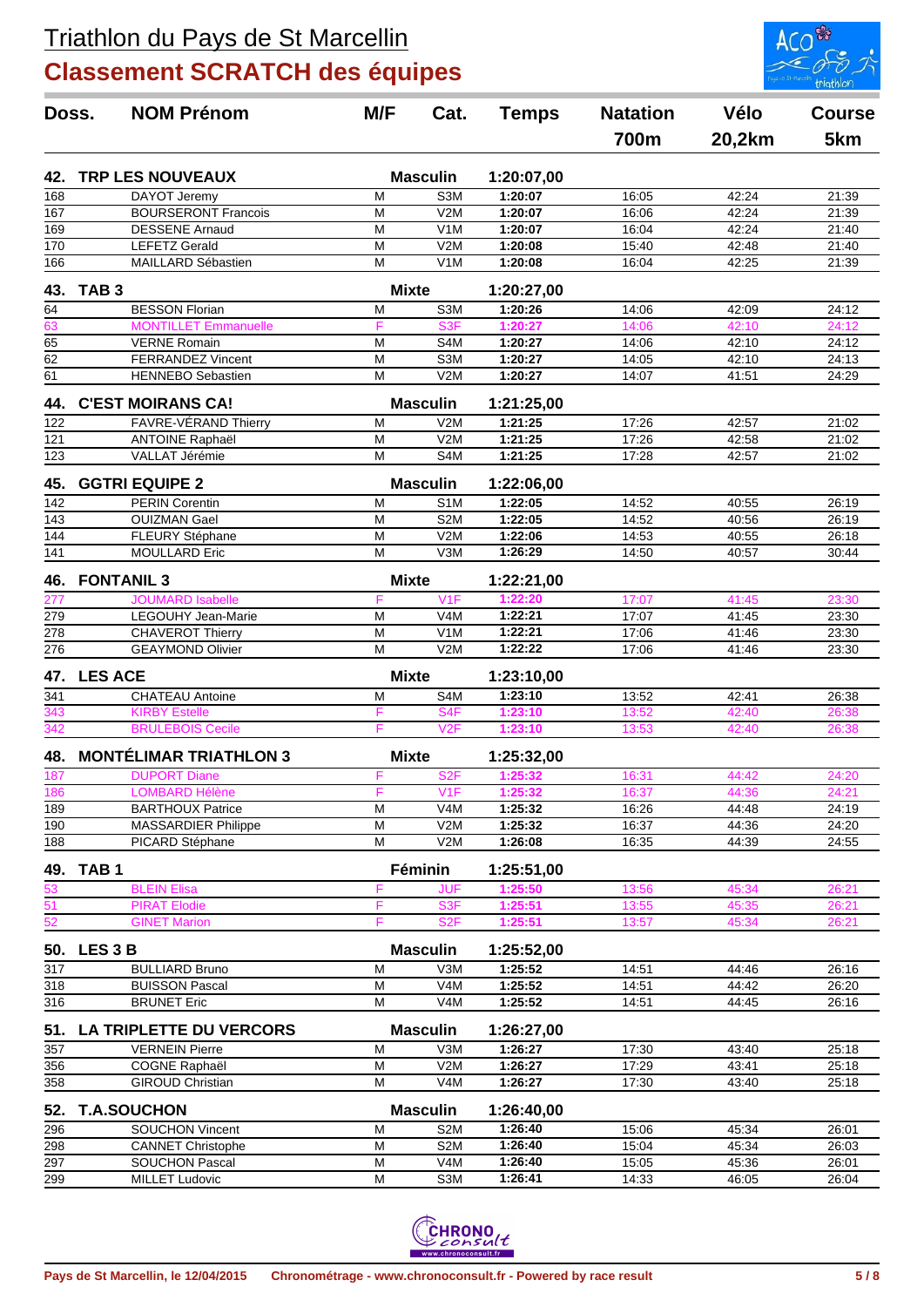

| Doss.            | <b>NOM Prénom</b>              | M/F<br>Cat.    | <b>Temps</b>     | <b>Natation</b> | Vélo  | <b>Course</b> |       |
|------------------|--------------------------------|----------------|------------------|-----------------|-------|---------------|-------|
|                  |                                |                |                  |                 | 700m  | 20,2km        | 5km   |
| 53.              | <b>ES MINAUTORES DE TRIALP</b> |                | <b>Masculin</b>  | 1:26:40,00      |       |               |       |
| 105              | <b>GILLES Vivien</b>           | M              | CAM              | 1:26:40         | 14:03 | 44:18         | 28:20 |
| 101              | <b>PONCET Laurent</b>          | M              | V3M              | 1:26:40         | 14:09 | 44:12         | 28:20 |
| 103              | PHILIBERT Cedric               | M              | S4M              | 1:26:40         | 14:08 | 44:13         | 28:20 |
| 104              | <b>WYPELIER Mickael</b>        | M              | S <sub>1</sub> M | 1:26:41         | 14:12 | 44:09         | 28:21 |
| $\overline{102}$ | <b>WYPELIER Thierry</b>        | M              | V2M              | 1:26:41         | 14:15 | 44:06         | 28:21 |
| 54.              | <b>TRI 07 PRÉSIDENTIEL</b>     | <b>Mixte</b>   |                  | 1:26:41,00      |       |               |       |
| 94               | <b>DUCLOS Pascal</b>           | M              | V <sub>1</sub> M | 1:26:41         | 16:55 | 43:18         | 26:29 |
| 95               | <b>MARCON Vincent</b>          | M              | V <sub>4</sub> M | 1:26:41         | 16:56 | 43:18         | 26:28 |
| $\overline{91}$  | <b>MAROUZE Stefanie</b>        | F              | V2F              | 1:26:41         | 16:55 | 43:19         | 26:28 |
| $\overline{92}$  | <b>FARCY Mallory</b>           | F              | V2F              | 1:26:41         | 16:56 | 43:17         | 26:29 |
| 93               | <b>LATAPY Gwenaelle</b>        | F              | V <sub>1F</sub>  | 1:26:41         | 16:57 | 43:17         | 26:28 |
| 55.              | <b>LES MARSOUINS</b>           |                | <b>Masculin</b>  | 1:26:43,00      |       |               |       |
| 111              | <b>BELZ Gilles</b>             | M              | V1M              | 1:26:43         | 18:12 | 44:11         | 24:21 |
| 114              | <b>HACCART Thibault</b>        | M              | V <sub>1</sub> M | 1:26:43         | 18:08 | 44:15         | 24:21 |
| $\overline{113}$ | <b>GROS-DAILLON Eric</b>       | M              | S4M              | 1:26:43         | 18:11 | 44:11         | 24:21 |
| 112              | MAITRE ROSSI Frédéric          | M              | V2M              | 1:26:43         | 18:10 | 44:13         | 24:21 |
| $\overline{115}$ | <b>GARCIA Manu</b>             | M              | V <sub>1</sub> M | 1:26:43         | 18:09 | 44:14         | 24:21 |
| 56.              | <b>MONTÉLIMAR TRIATHLON 9</b>  |                | <b>Masculin</b>  | 1:27:10,00      |       |               |       |
| 290              | WOLFF Jean-Marc                | M              | V5M              | 1:27:09         | 18:23 | 42:28         | 26:20 |
| 289              | <b>KESSLER Bernard</b>         | M              | V <sub>5</sub> M | 1:27:10         | 19:00 | 41:56         | 26:15 |
| 288              | GATTA Jean-Luc                 | M              | V <sub>4</sub> M | 1:27:10         | 19:00 | 42:01         | 26:09 |
| 57.              | <b>TEAM BBT 2</b>              |                | <b>Masculin</b>  | 1:27:57,00      |       |               |       |
| 275              | POZET Lionel                   | M              | V1M              | 1:27:57         | 18:55 | 46:03         | 23:00 |
| 272              | <b>GIORDANO Clement</b>        | M              | CAM              | 1:27:57         | 18:53 | 46:05         | 23:01 |
| 273              | <b>LAFAURE</b> Jacques         | M              | V3M              | 1:27:57         | 18:37 | 46:21         | 23:01 |
| 58.              | <b>MILLE PATTES FOLLES</b>     |                | Vétéran          | 1:29:30,00      |       |               |       |
| 206              | <b>BACOU Jean Robert</b>       | M              | V <sub>1</sub> M | 1:29:28         | 17:29 | 45:02         | 26:59 |
| 210              | <b>CAITO Andre</b>             | M              | V3M              | 1:29:29         | 17:30 | 45:00         | 26:59 |
| 208              | <b>BECQ Regis</b>              | M              | V <sub>1</sub> M | 1:29:30         | 17:30 | 45:00         | 27:00 |
| 207              | <b>BAILLET Francis</b>         | M              | V2M              | 1:29:30         | 17:31 | 45:00         | 26:59 |
| 59.              | <b>MONTÉLIMAR TRIATHLON 1</b>  |                | Féminin          | 1:30:18,00      |       |               |       |
| 250              | <b>MARTIN Mélanie</b>          |                | V1F              | 1:30:18         | 15:39 | 45:16         | 29:23 |
| 248              | <b>BRETHES Margot</b>          | F              | <b>JUF</b>       | 1:30:18         | 15:37 | 45:17         | 29:25 |
| $\frac{246}{1}$  | <b>ESTIVAL Françoise</b>       | F              | V3F              | 1:30:18         | 15:45 | 45:10         | 29:24 |
| 247              | NICETTA Laëtitia               | F              | S <sub>2F</sub>  | 1:30:18         | 15:37 | 45:17         | 29:25 |
| 60.              | <b>LES VIEUX MICHELS 5.1</b>   |                | <b>Masculin</b>  | 1:33:07,00      |       |               |       |
| 22               | <b>GOMEZ Marc</b>              | M              | S <sub>2</sub> M | 1:33:07         | 18:20 | 45:25         | 29:23 |
| 21               | <b>PIROT Maxime</b>            | M              | S <sub>2</sub> M | 1:33:07         | 18:19 | 45:25         | 29:23 |
| 23               | RABOURDIN Damien               | м              | S <sub>2</sub> M | 1:33:07         | 18:19 | 45:26         | 29:23 |
| 61.              | LA BELLE ET LES BÊTES          | <b>Mixte</b>   |                  | 1:33:23,00      |       |               |       |
| 81               | <b>GIRERD Claude</b>           | M              | V2M              | 1:33:22         | 23:19 | 46:34         | 23:30 |
| 83               | <b>CARLUS Bruno</b>            | M              | S3M              | 1:33:23         | 23:14 | 46:38         | 23:31 |
| $\overline{82}$  | <b>PINARD Nathalie</b>         | F              | V2F              | 1:33:23         | 23:19 | 46:34         | 23:31 |
| 62.              | <b>VALENCE TRIATHLON 2</b>     | <b>Mixte</b>   |                  | 1:33:30,00      |       |               |       |
| 347              | CHAUVAT Nicolas                | M              | V1M              | 1:33:30         | 18:49 | 48:13         | 26:29 |
| 350              | <b>BOUCHERAND Marie</b>        | F              | S <sub>4F</sub>  | 1:33:30         | 18:57 | 48:05         | 26:29 |
| 348              | <b>PUJOL Laurent</b>           | $\overline{M}$ | S3M              | 1:33:30         | 18:48 | 48:13         | 26:30 |
| 349              | ROCHE Benjamin                 | M              | S3M              | 1:33:31         | 18:52 | 48:10         | 26:29 |

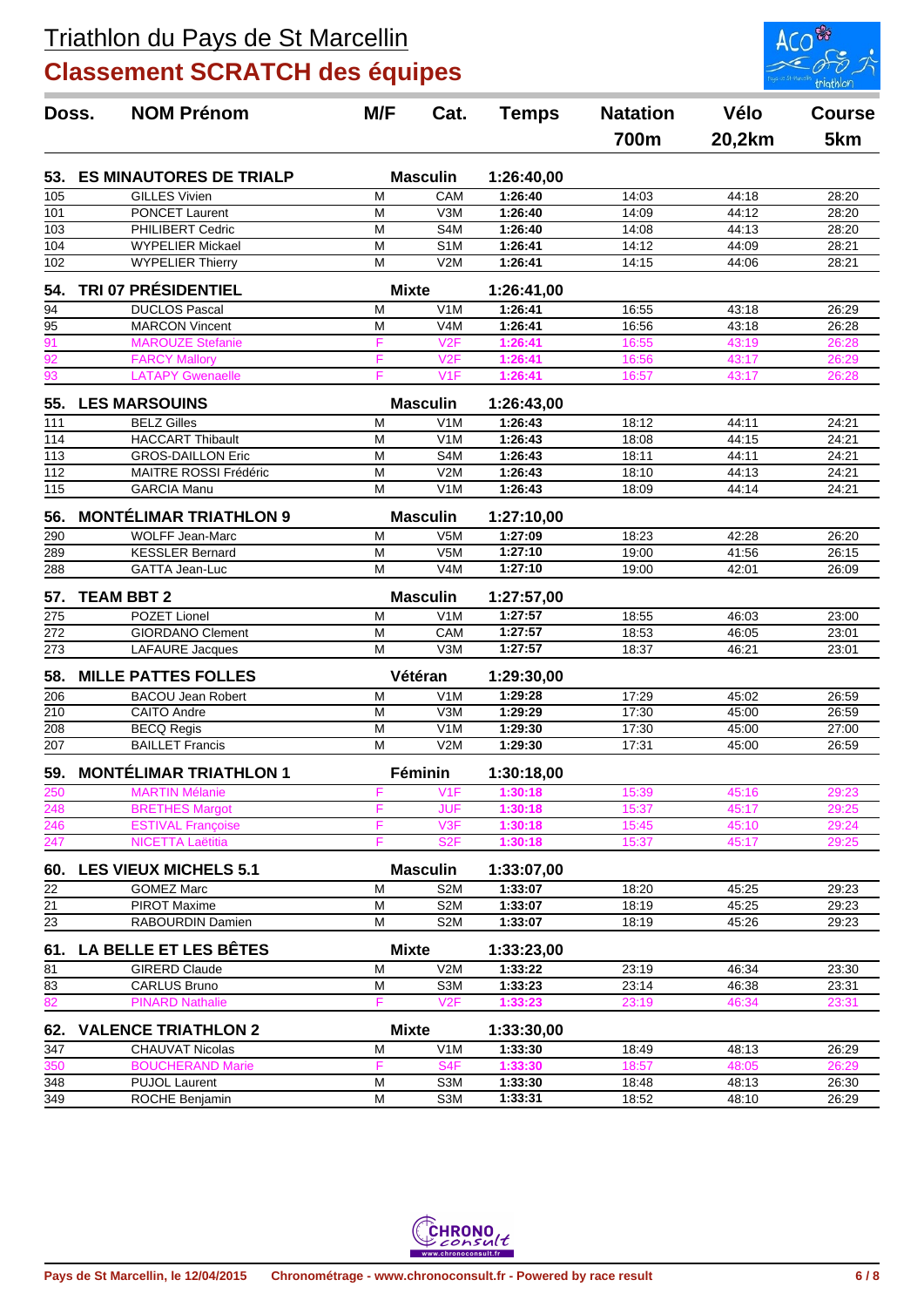

| Doss.                   | <b>NOM Prénom</b>                                              | M/F                     | Cat.                           |                       | <b>Natation</b> | Vélo           | <b>Course</b>  |
|-------------------------|----------------------------------------------------------------|-------------------------|--------------------------------|-----------------------|-----------------|----------------|----------------|
|                         |                                                                |                         |                                |                       | 700m            | 20,2km         | 5km            |
| 63.                     | <b>MONTÉLIMAR TRIATHLON 4</b>                                  |                         | <b>Masculin</b>                | 1:33:42,00            |                 |                |                |
| 265                     | <b>MEYER Nicolas</b>                                           | M                       | S <sub>4</sub> M               | 1:33:42               | 17:27           | 48:10          | 28:06          |
| 263                     | <b>DUPUY Thierry</b>                                           | M                       | V3M                            | 1:33:42               | 17:37           | 47:59          | 28:07          |
| 262                     | <b>MARTIN Nicolas</b>                                          | M                       | S <sub>4</sub> M               | 1:33:42               | 17:36           | 48:02          | 28:05          |
| 261                     | <b>FLOURET Angelica</b>                                        | F                       | S <sub>2F</sub>                | 1:33:42               | 17:35           | 48:02          | 28:05          |
| 64.                     | <b>LES LIMACES</b>                                             | <b>Mixte</b>            |                                | 1:34:44,00            |                 |                |                |
| 339                     | <b>BLACHON Marjorie</b>                                        | F                       | S <sub>4F</sub>                | 1:34:43               | 16:55           | 49:24          | 28:25          |
| 337                     | <b>BRUSSEAU Matthieu</b>                                       | M                       | S <sub>3</sub> M               | 1:34:43               | 16:48           | 49:33          | 28:24          |
| 338                     | <b>BLACHON Frederic</b>                                        | M                       | S <sub>4</sub> M               | 1:34:44               | 16:54           | 49:27          | 28:24          |
| 65.                     | <b>GGTRI EQUIPE 3</b>                                          |                         | <b>Masculin</b>                | 1:35:33,00            |                 |                |                |
| $\overline{59}$         | JACOTEY Christophe                                             | M                       | S3M                            | 1:35:33               | 17:41           | 48:47          | 29:06          |
| $\overline{58}$         | <b>MARROT Alexandre</b>                                        | M                       | S <sub>4</sub> M               | 1:35:33               | 17:39           | 48:49          | 29:05          |
| $\overline{56}$         | <b>DAAOU David</b>                                             | M                       | V2M                            | 1:35:33               | 17:40           | 48:48          | 29:06          |
| $\overline{57}$         | <b>HOTOLEAN Remi</b>                                           | M                       | S <sub>1</sub> M               | 1:37:22               | 17:40           | 48:49          | 30:54          |
| 66.                     | <b>LES FILLES DU BBT</b>                                       |                         | Féminin                        | 1:35:40,00            |                 |                |                |
| 177                     | <b>POZET Melina</b>                                            | F                       | CAF                            | 1:35:40               | 16:27           | 50:25          | 28:49          |
| 178                     | <b>ROBIN Lola</b>                                              | F                       | <b>CAF</b>                     | 1:35:40               | 16:29           | 50:24          | 28:49          |
| 176                     | <b>GEFFRAYE Julie</b>                                          | F                       | <b>CAF</b>                     | 1:35:40               | 16:28           | 50:25          | 28:49          |
| 179                     | <b>GRACIO Beatrice</b>                                         | F                       | S <sub>4F</sub>                | 1:35:41               | 16:29           | 50:25          | 28:49          |
| 67.                     | CHARLIE ET SES DRÔLES DE DAMES                                 | <b>Mixte</b>            |                                | 1:36:09,00            |                 |                |                |
| 351                     | <b>LAFARGE Margaux</b>                                         | F                       | <b>JUF</b>                     | 1:36:09               | 17:31           | 49:11          | 29:28          |
| 353                     | <b>TESSIER Ludivine</b>                                        | F                       | <b>CAF</b>                     | 1:36:09               | 17:31           | 49:12          | 29:27          |
| 352                     | <b>LAFFONT Giulia</b>                                          | F                       | S <sub>1</sub> F               | 1:36:09               | 17:37           | 49:06          | 29:28          |
| 355                     | <b>MENET Quentin</b>                                           | M                       | S <sub>1</sub> M               | 1:36:09               | 17:38           | 49:04          | 29:28          |
| 354                     | <b>MARC Elise</b>                                              | F                       | S <sub>2F</sub>                | 1:36:10               | 17:37           | 49:06          | 29:28          |
| 68.                     | <b>LES BÉNIS</b>                                               | <b>Mixte</b>            |                                | 1:36:18,00            |                 |                |                |
| $\overline{307}$        | <b>BENISTAND-HECTOR Michel</b>                                 | $\overline{M}$          | V5M                            | 1:36:18               | 16:42           | 45:24          | 34:14          |
| 306<br>308              | <b>BENISTAND-HECTOR Denis</b><br><b>BENISTAND-HECTOR Chloé</b> | M<br>F                  | S <sub>1</sub> M<br><b>CAF</b> | 1:36:18<br>1:36:18    | 17:00<br>17:01  | 45:05<br>45:05 | 34:14<br>34:13 |
|                         |                                                                |                         |                                |                       |                 |                |                |
| 69.                     | <b>CELINE ET LES GARÇONS</b><br><b>JEANNE Eric</b>             | <b>Mixte</b><br>M       |                                | 1:37:57,00<br>1:37:57 |                 | 48:27          |                |
| 226                     | <b>LEVY Celine</b>                                             | F                       | V3M<br>S <sub>3F</sub>         | 1:37:57               | 18:30<br>18:30  |                | 31:01<br>31:02 |
| 227<br>$\overline{229}$ | <b>BIT Lionel</b>                                              | $\overline{\mathsf{M}}$ | V2M                            | 1:37:57               | 18:29           | 48:26<br>48:28 | 31:01          |
| 228                     | <b>LEVY</b> Jerome                                             | M                       | V <sub>1</sub> M               | 1:37:57               | 18:29           | 48:27          | 31:03          |
| 70.                     | <b>FITDAYS MGEN</b>                                            | <b>Mixte</b>            |                                | 1:39:59,00            |                 |                |                |
| 293                     | <b>AUTERNAUD Maxime</b>                                        | M                       | S1M                            | 1:39:58               | 19:56           | 48:45          | 31:18          |
| 291                     | VIALAT Jean-Philippe                                           | M                       | V <sub>2</sub> M               | 1:39:59               | 19:51           | 48:51          | 31:18          |
| 292                     | <b>VIALAT Carole</b>                                           | F                       | V3F                            | 1:39:59               | 19:58           | 48:45          | 31:18          |
| 71.                     | <b>MONTÉLIMAR TRIATHLON 2</b>                                  | <b>Mixte</b>            |                                | 1:40:09,00            |                 |                |                |
| 253                     | <b>CHAMPION Bernard</b>                                        | M                       | V2M                            | 1:40:09               | 21:54           | 49:33          | 28:43          |
| 252                     | <b>PERRIN Christel</b>                                         | F                       | V1F                            | 1:40:09               | 21:58           | 49:32          | 28:39          |
| 255                     | <b>GAILLARD Lionel</b>                                         | M                       | V2M                            | 1:40:09               | 21:19           | 50:09          | 28:42          |
| 251                     | <b>DUMAS Frédéric</b>                                          | M                       | V4M                            | 1:40:09               | 21:16           | 50:13          | 28:40          |
| 254                     | VARRIGAULT Jean-Claude                                         | M                       | V <sub>4</sub> M               | 1:40:09               | 22:00           | 49:30          | 28:40          |
|                         | 72. TAB 4                                                      | <b>Mixte</b>            |                                | 1:41:10,00            |                 |                |                |
| 68                      | <b>BORNALLET Geraldine</b>                                     | F                       | S <sub>4F</sub>                | 1:41:10               | 15:43           | 1:00:45        | 24:43          |
| 69                      | <b>BRULHARD Cedric</b>                                         | M                       | S <sub>1</sub> M               | 1:41:10               | 15:44           | 1:00:43        | 24:44          |
| 66                      | DELECROIX Jerome                                               | $\overline{M}$          | S <sub>2</sub> M               | 1:41:10               | 15:40           | 1:00:48        | 24:43          |
| $\overline{67}$         | <b>CHAFFANJON Christophe</b>                                   | M                       | V1M                            | 1:41:10               | 15:43           | 1:00:46        | 24:43          |
| $\overline{70}$         | <b>RIEU Romane</b>                                             | F                       | S1F                            | 1:41:10               | 15:42           | 1:00:46        | 24:44          |